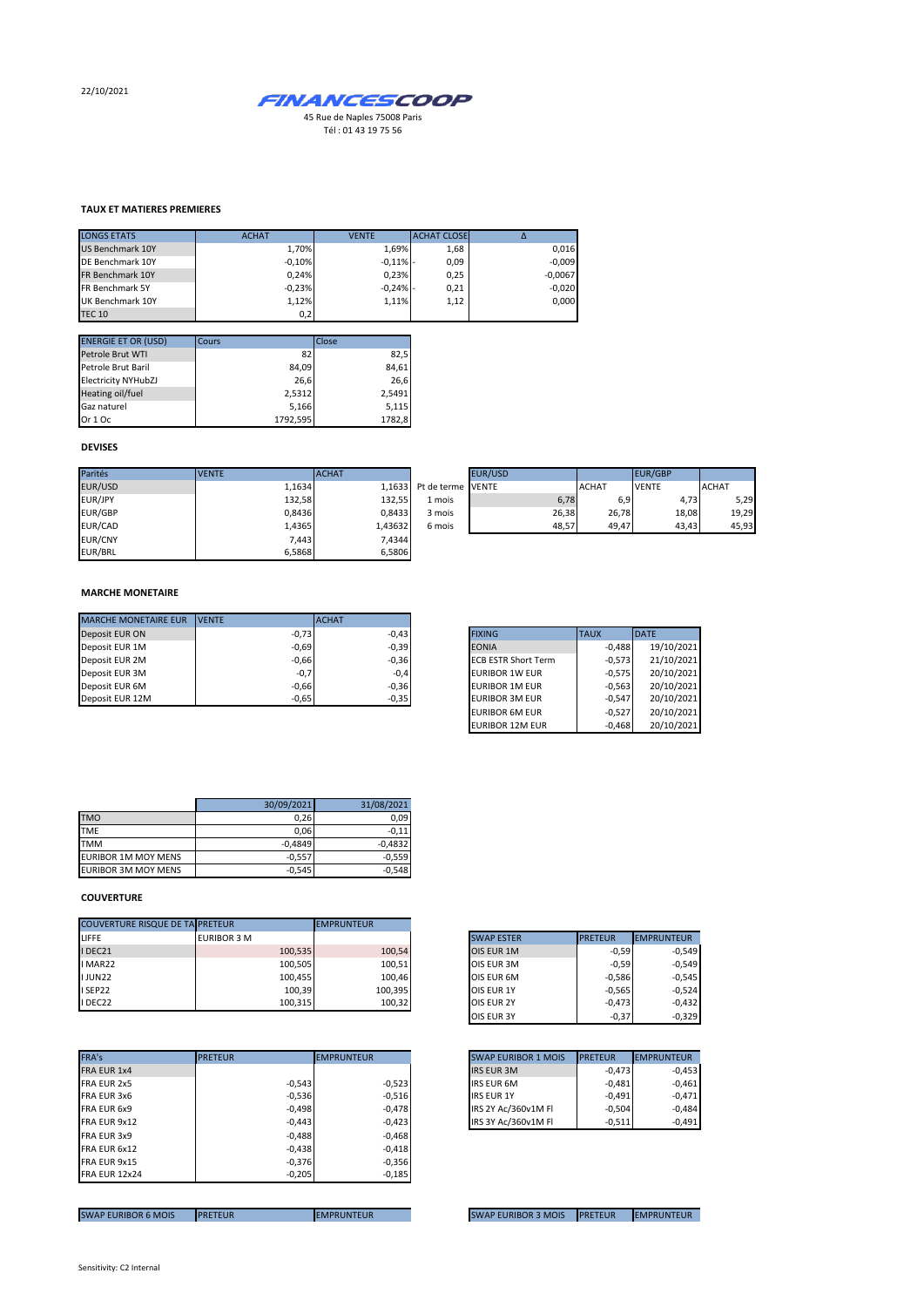| <b>IRS EUR 1Y</b>  | $-0.3861$ | $-0.3461$ | <b>IRS EUR 1Y</b>  | $-0.5248$ | $-0.4848$ |
|--------------------|-----------|-----------|--------------------|-----------|-----------|
| <b>IRS EUR 2Y</b>  | $-0,3924$ | $-0,3524$ | <b>IRS EUR 2Y</b>  | $-0,3936$ | $-0,3536$ |
| <b>IRS EUR 3Y</b>  | $-0,3768$ | $-0,3368$ | <b>IRS EUR 3Y</b>  | $-0.2779$ | $-0,2379$ |
| <b>IRS EUR 4Y</b>  | $-0,352$  | $-0,312$  | <b>IRS EUR 4Y</b>  | $-0.1765$ | $-0,1365$ |
| <b>IRS EUR 5Y</b>  | $-0.3179$ | $-0,2779$ | <b>IRS EUR 5Y</b>  | $-0,0862$ | $-0,0462$ |
| <b>IRS EUR 6Y</b>  | $-0,2773$ | $-0,2373$ | <b>IRS EUR 6Y</b>  | $-0,0161$ | 0,0239    |
| <b>IRS EUR 7Y</b>  | $-0,2313$ | $-0.1913$ | <b>IRS EUR 7Y</b>  | 0.0498    | 0,0898    |
| <b>IRS EUR 10Y</b> | $-0,0748$ | $-0,0348$ | <b>IRS EUR 10Y</b> | 0,2299    | 0,2699    |

| <b>TAUX EURIBOR</b>      | 20/10/2021 | 19/10/2021 | Δ        |
|--------------------------|------------|------------|----------|
| <b>EURIBOR 1W EUR</b>    | $-0,58$    | $-0,57$    | $-0,007$ |
| <b>EURIBOR 1M EUR</b>    | $-0,56$    | $-0,56$    | $-0,006$ |
| <b>EURIBOR 3M EUR</b>    | $-0,55$    | $-0,55$    | 0,001    |
| <b>EURIBOR 6M EUR</b>    | $-0,53$    | $-0,52$    | $-0,003$ |
| <b>EURIBOR 12M EUR</b>   | $-0,47$    | $-0,47$    | $-0,001$ |
|                          | 20/10/2021 | 19/10/2021 |          |
| <b>XEU Benchmark 2Y</b>  | $-0,68$    | $-0,65$    | $-0,031$ |
| <b>XEU Benchmark 3Y</b>  | $-0,65$    | $-0,62$    | $-0,035$ |
| <b>XEU Benchmark 4Y</b>  | $-0,61$    | $-0,58$    | $-0,035$ |
| <b>XEU Benchmark 5Y</b>  | $-0,50$    | $-0,46$    | $-0,037$ |
| <b>XEU Benchmark 6Y</b>  | $-0,42$    | $-0,39$    | $-0,030$ |
| <b>XEU Benchmark 7Y</b>  | $-0,35$    | $-0,32$    | $-0,027$ |
| <b>XEU Benchmark 8Y</b>  | 0,01       | 0,05       | $-0,032$ |
| <b>XEU Benchmark 9Y</b>  | 0,12       | 0,15       | $-0,028$ |
| <b>XEU Benchmark 10Y</b> | $-0,12$    | $-0,10$    | $-0,020$ |
| <b>XEU Benchmark 12Y</b> | 0,37       | 0,39       | $-0,024$ |
| <b>XEU Benchmark 15Y</b> | 0,08       | 0,10       | $-0,017$ |
| <b>XEU Benchmark 20Y</b> | 0,08       | 0,09       | $-0,009$ |
| <b>TEC 30</b>            | 0,89       | 0,88       | 0,010    |
|                          |            |            |          |



| <b>EURIBOR3M</b>      |            |                 |          |           |                   |       |
|-----------------------|------------|-----------------|----------|-----------|-------------------|-------|
| <b>EURIBOR 3M EUR</b> | $-0,547$   |                 |          |           |                   |       |
| LIFFE EURIBOR3M/ROLLS | 22/10/2021 | 21/10/2021 TAUX |          | $\Lambda$ | TAUX VEILLE A/FIX |       |
| IDEC21                | 100,54     | 100,545         | $-0,540$ | 101,080   | $-0,545$          | 0,007 |
| I MAR22               | 100,505    | 100,51          | $-0,505$ | 101,010   | $-0,510$          | 0,042 |
| <b>IJUN22</b>         | 100,46     | 100,46          | $-0,460$ | 100,920   | $-0,460$          | 0,087 |
| I SEP22               | 100,39     | 100,395         | $-0,390$ | 100,780   | $-0,395$          | 0,157 |
| IDEC22                | 100,32     | 100,33          | $-0,320$ | 100,640   | $-0,330$          | 0,227 |
| I MAR23               | 100,22     | 100,235         | $-0,220$ | 100,440   | $-0,235$          | 0,327 |
| <b>IJUN23</b>         | 100,14     | 100,16          | $-0,140$ | 100,280   | $-0,160$          | 0,407 |
| I SEP23               | 100.08     | 100,1           | $-0,080$ | 100,160   | $-0,100$          | 0,467 |
| IDEC23                | 100,025    | 100,045         | $-0,025$ | 100,050   | $-0,045$          | 0,522 |
| I MAR24               | 99,975     | 99,995          | 0,025    | 99,950    | 0,005             | 0,572 |
| <b>IJUN24</b>         | 99,935     | 99,95           | 0,065    | 99,870    | 0,050             | 0,612 |
| I SEP24               | 99,905     | 99,92           | 0,095    | 99,810    | 0,080             | 0,642 |